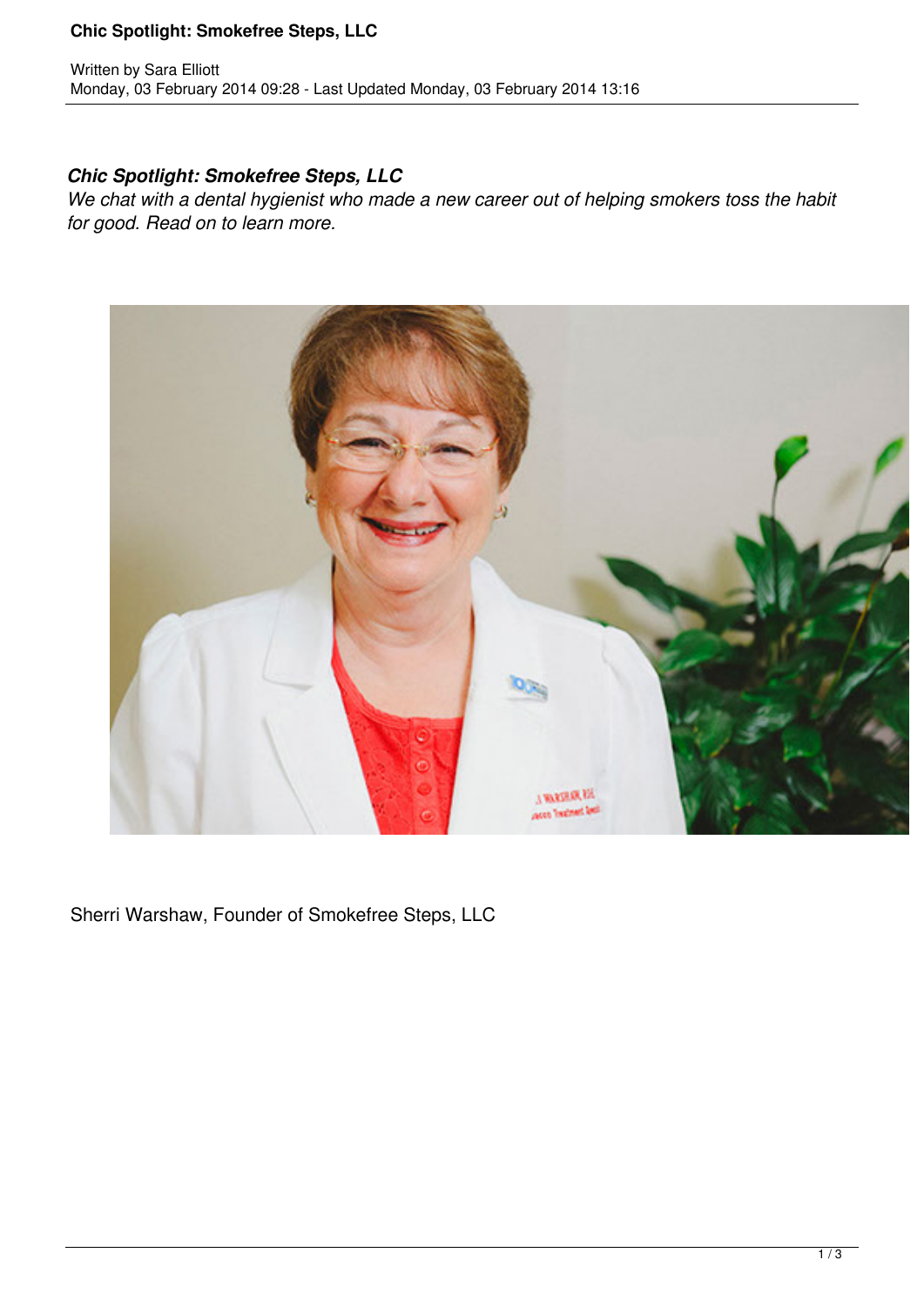*Cincy Chic***:** Tell us about your background and what you did before opening Smokefree Steps, LLC!

**Sherri Warshaw, founder of <b>Smokefree Steps, LLC** : I grew up in Chicago and moved to Miami, Fla., after high school. I married and worked in the dental field. I've been a dental professional for more than 40 years. After moving to Cincinnati, I graduated from the University of Cincinnati's Dental Hygiene [program in 1995 as the R](http://www.smokefreestepsllc.com/)aymond Walters Honors student of the year. After graduation, I taught clinical hygiene, practiced in a Periodontal specialty office and tutored students for their national boards. I did this while raising three children and caring for very ill parents in Florida that were both smokers.

*Cincy Chic***:** What did you do prior to launching the business?

**Warshaw:** After 15 years of clinical hygiene I felt that my career needed to take a different direction. I searched for how I could use my decades of experience working with clients to make a difference in people's lives.

## *Cincy Chic***:** What inspired you to open Smokefree Steps?

**Warshaw:** I have lost almost my entire family to smoking-related diseases. Smoking is a major contributor to dental disease and I have worked with smokers my entire career. I found that there was a specific training that can be taken to become a Certified Tobacco Treatment Specialist. I spent two years acquiring the skills and became certified through the Mayo Clinic in Rochester, Minn.

My inspiration for opening my business is my own family. Smoking is the number one cause of preventable death in America. Helping smokers to stop is a life saver! I don't want other families to have to go through what I have had to in my life.